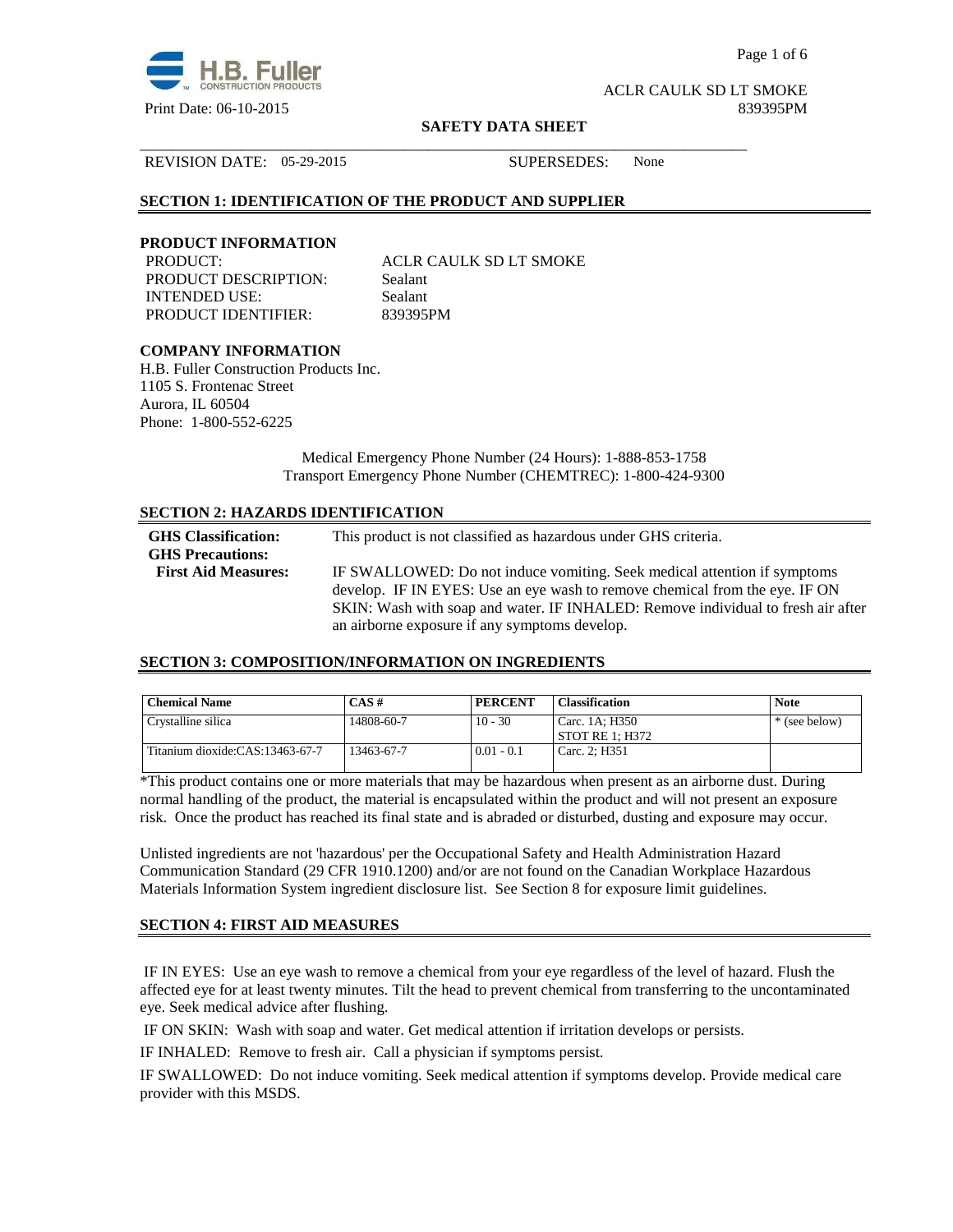

#### ACLR CAULK SD LT SMOKE Print Date: 06-10-2015 839395PM

**SAFETY DATA SHEET**

\_\_\_\_\_\_\_\_\_\_\_\_\_\_\_\_\_\_\_\_\_\_\_\_\_\_\_\_\_\_\_\_\_\_\_\_\_\_\_\_\_\_\_\_\_\_\_\_\_\_\_\_\_\_\_\_\_\_\_\_\_\_\_\_\_\_\_\_\_\_\_\_\_\_\_\_\_\_

#### **SECTION 5: FIRE FIGHTING MEASURES**

| EXTINGUISHING MEDIA:                          | Use water spray, foam, dry chemical or carbon dioxide.                                                                      |
|-----------------------------------------------|-----------------------------------------------------------------------------------------------------------------------------|
| UNUSUAL FIRE AND EXPLOSION HAZARDS:           | There is a possibility of pressure buildup in closed containers                                                             |
|                                               | when heated. Water spray may be used to cool the containers.                                                                |
| SPECIAL FIRE FIGHTING INSTRUCTIONS:           | Persons exposed to products of combustion should wear self-<br>contained breathing apparatus and full protective equipment. |
|                                               |                                                                                                                             |
| <b>HAZARDOUS COMBUSTION PRODUCTS:</b>         | Carbon dioxide, Carbon monoxide                                                                                             |
| <b>SECTION 6: ACCIDENTAL RELEASE MEASURES</b> |                                                                                                                             |

| <b>SPECIAL PROTECTION:</b> | No adverse health effects expected from the clean-up of spilled material.                 |
|----------------------------|-------------------------------------------------------------------------------------------|
|                            | Follow personal protective equipment recommendations found in                             |
|                            | Section 8 of this MSDS.                                                                   |
|                            | METHODS FOR CLEAN-UP: Avoid creating dusts. Cover material with absorbent and moisten and |
|                            | collect for disposal.                                                                     |
|                            | Dike if necessary, contain spill with inert absorbent and transfer to                     |
|                            | containers for disposal. Keep spilled product out of sewers, watersheds,                  |
|                            | or water systems.                                                                         |

Transport Emergency Phone Number (CHEMTREC): 1-800-424-9300

# **SECTION 7: HANDLING AND STORAGE**

Handling: No special handling instructions due to toxicity. Avoid breathing material.

Storage: Store in a cool, dry place.Protect from freezing Consult the Technical Data Sheet for specific storage instructions.

# **SECTION 8: EXPOSURE CONTROLS/PERSONAL PROTECTION**

# **EXPOSURE LIMITS:**

| <b>Chemical Name</b> | <b>Note</b>        | <b>ACGIH EXPOSURE LIMITS</b>            | <b>OSHA PEL</b>                                                                                                                                    |
|----------------------|--------------------|-----------------------------------------|----------------------------------------------------------------------------------------------------------------------------------------------------|
| Calcium carbonate    | $*$ (see<br>below) | No data available.                      | 15 mg/m3 TWA (total dust); 5 mg/m3 TWA<br>(respirable fraction)                                                                                    |
| Crystalline silica   | $*$ (see<br>below) | $0.025$ mg/m3 TWA (respirable fraction) | $((250)/(%SiO2 + 5)$ mppcf TWA<br>(respirable)); $((10)/(%SiO2 + 2)$ mg/m3<br>TWA (respirable)); $((30)/(%SiO2 + 2))$<br>$mg/m3$ TWA (total dust)) |

\*This product contains one or more materials that may be hazardous when present as an airborne dust. During normal handling of the product, the material is encapsulated within the product and will not present an exposure risk. Once the product has reached its final state and is abraded or disturbed, dusting and exposure may occur.

## **ENGINEERING CONTROL METHODS:**

| <b>VENTILATION:</b>     | Use local exhaust ventilation or other engineering controls to     |  |
|-------------------------|--------------------------------------------------------------------|--|
|                         | minimize exposures.                                                |  |
| <b>EYE PROTECTION:</b>  | Wear safety glasses when handling this product.                    |  |
| <b>SKIN PROTECTION:</b> | Not normally required. Wear chemically resistant gloves to prevent |  |
|                         | prolonged or repeated contact.                                     |  |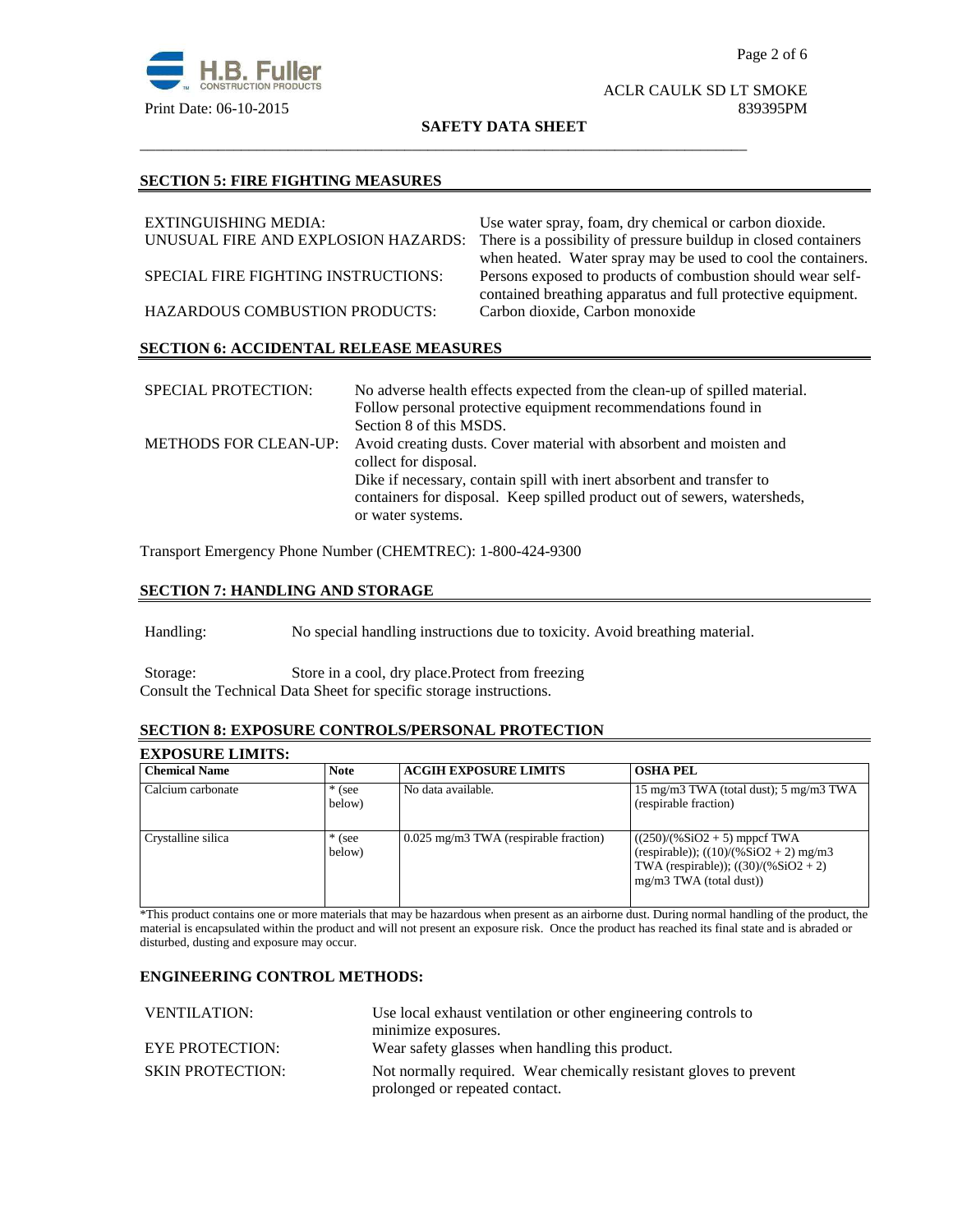Page 3 of 6



ACLR CAULK SD LT SMOKE Print Date: 06-10-2015 839395PM

## **SAFETY DATA SHEET**

| GLOVES:                        | Not normally required. Use nitrile gloves if conditions warrant.                                                                                                                                                                                                                                                                                                                                    |
|--------------------------------|-----------------------------------------------------------------------------------------------------------------------------------------------------------------------------------------------------------------------------------------------------------------------------------------------------------------------------------------------------------------------------------------------------|
| <b>RESPIRATORY PROTECTION:</b> | Respiratory protection may be required to avoid over exposure when<br>handling this product. Use a respirator if general room ventilation is<br>not available or sufficient to eliminate symptoms. NIOSH approved<br>air purifying respirator with dust/mist filter.<br>Respirators should be selected by and used following requirements<br>found in OSHA's respirator standard (29 CFR 1910.134). |

# **SECTION 9: PHYSICAL AND CHEMICAL PROPERTIES**

| PHYSICAL STATE:                                | Semi-solid                   |
|------------------------------------------------|------------------------------|
| COLOR:                                         | Gray                         |
| ODOR:                                          | Neutral                      |
| <b>ODOR THRESHOLD:</b>                         | Not established              |
| $pH$ :                                         | 7.4                          |
| FREEZING/MELTING POINT (deg. C):               | Not established              |
| BOILING POINT (deg. C):                        | Not established              |
| <b>FLASH POINT:</b>                            | Non flammable                |
| EVAPORATION RATE:                              | Not established              |
| FLAMMABILITY:                                  | Not a flammable solid or gas |
| UPPER EXPLOSIVE LIMIT (% in air):              | Not established              |
| LOWER EXPLOSIVE LIMIT (% in air):              | Not established              |
| VAPOR PRESSURE (mm Hg):                        | Not established              |
| <b>VAPOR DENSITY:</b>                          | Not established              |
| WEIGHT PER GALLON (lbs.):                      | 13.25                        |
| <b>SPECIFIC GRAVITY:</b>                       | 1.590                        |
| <b>SOLUBILITY:</b>                             | Not established              |
| <b>OCTANOL/WATER COEFFICIENT:</b>              | Not established              |
| <b>AUTOIGNITION TEMPERATURE:</b>               | Not established              |
| DECOMPOSITION TEMPERATURE:                     | Not established              |
| VISCOSITY:                                     | No data available.           |
| SOLIDS (% by weight):                          | 81.2                         |
| VOC, weight percent                            | 0.60                         |
| VOC, U.S. EPA Method 24, less water and exempt | 12g/liter of material        |
| solvents (theoretically determined)            |                              |
|                                                |                              |

# **SECTION 10: STABILITY AND REACTIVITY**

| STABILITY:                                                        | Stable under normal conditions. |
|-------------------------------------------------------------------|---------------------------------|
| CHEMICAL INCOMPATIBILITY:                                         | Not established                 |
| HAZARDOUS POLYMERIZATION:                                         | Will not occur.                 |
| HAZARDOUS DECOMPOSITION PRODUCTS: Carbon monoxide, carbon dioxide |                                 |

# **SECTION 11: TOXICOLOGICAL INFORMATION**

| <b>Component Toxicity / Toxicology Data:</b> |                           |  |
|----------------------------------------------|---------------------------|--|
| <b>COMPONENT NAME</b>                        | <b>LD50/LC50</b>          |  |
| Calcium carbonate                            | ORAL LD50 RAT 6,450 MG/KG |  |
| Crystalline silica                           | ORAL LD50 RAT 500 MG/KG   |  |
| Water                                        | ORAL LD50 RAT > 90 ML/KG  |  |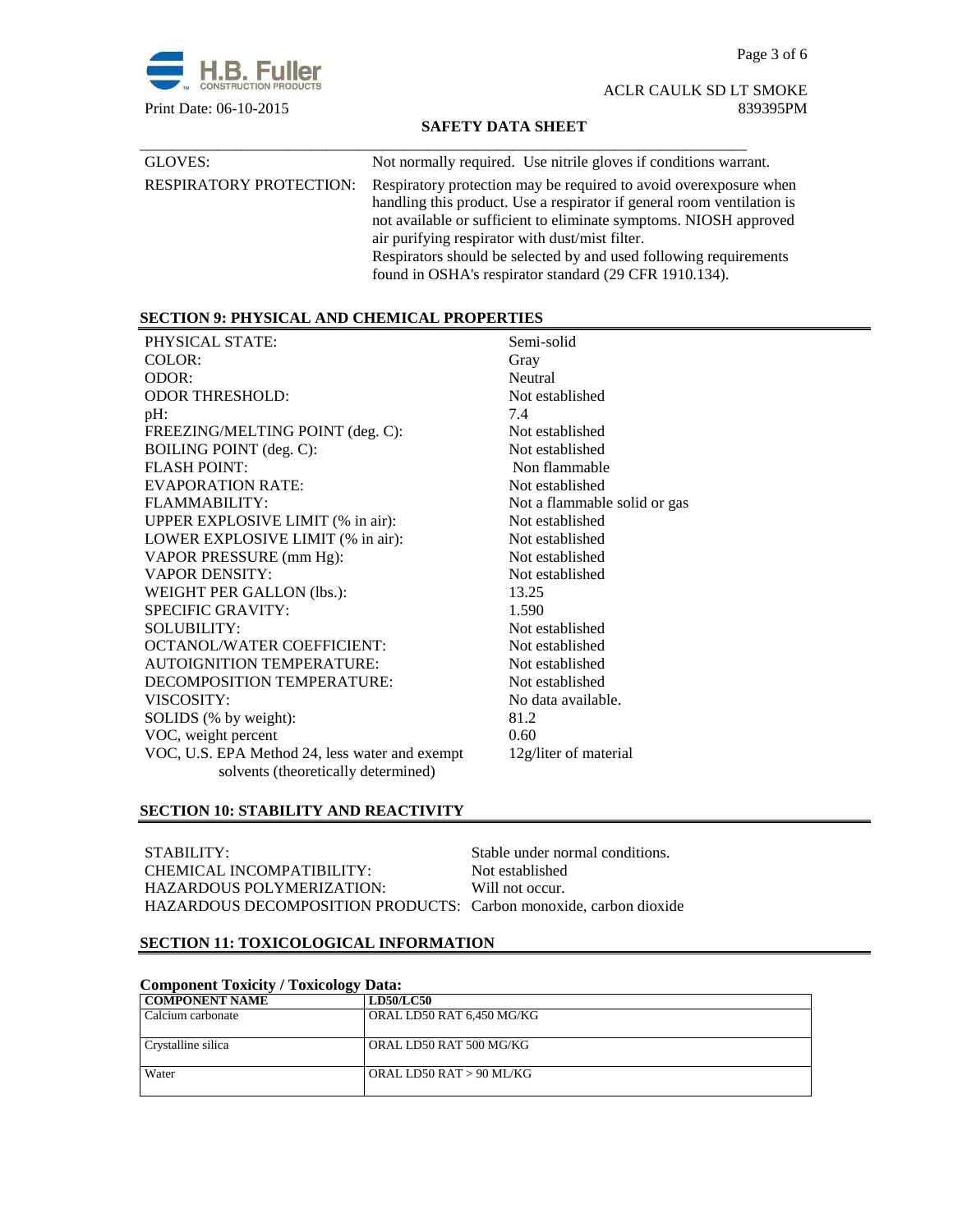

#### ACLR CAULK SD LT SMOKE Print Date: 06-10-2015 839395PM

## **SAFETY DATA SHEET**

#### **This product is a mixture. Unless noted, the information below is based on components.**

\_\_\_\_\_\_\_\_\_\_\_\_\_\_\_\_\_\_\_\_\_\_\_\_\_\_\_\_\_\_\_\_\_\_\_\_\_\_\_\_\_\_\_\_\_\_\_\_\_\_\_\_\_\_\_\_\_\_\_\_\_\_\_\_\_\_\_\_\_\_\_\_\_\_\_\_\_\_

Skin corrosion / irritation: Can cause minor skin irritation, defatting, and dermatitis.

Serious eye damage / irritation :Can cause minor irritation, tearing and reddening.

Respiratory / skin sensitization: No data available.

Germ cell mutagenicity: No data available.

Carcinogenicity: Contains a material that may cause cancer.

Reproductive toxicity: No data available.

Specific target organ toxicity-single exposure:No data available.

Respiratory irritation / Narcotic effects: No data available.

Specific target organ toxicity-repeated exposure:No data available.

Target organs potentially affected by exposure: Lungs

Aspiration hazard: No data available.

Medical Conditions Aggravated by Exposure: Lung disease

# **SECTION 12: ECOLOGICAL INFORMATION**

OVERVIEW: No ecological information available for this product. MOBILITY: No data available. PERSISTENCE: No data available. BIOACCUMULATION: No data available.

**This product has not been tested for ecological effects. Relevant information for components is listed below:** 

| Component:         | <b>Ecotoxicity values:</b>       |
|--------------------|----------------------------------|
| No data available. | <b>Acute Toxicity (Fish):</b>    |
|                    | <b>Acute Toxicity (Daphnia):</b> |
|                    | <b>Acute Toxicity (Algae):</b>   |

#### **SECTION 13: DISPOSAL CONSIDERATIONS**

To the best of our knowledge, this product does not meet the definition of hazardous waste under the U.S. EPA Hazardous Waste Regulations 40 CFR 261. Solidify and dispose of in an approved landfill. Consult state, local or provincial authorities for more restrictive requirements.

#### **SECTION 14: TRANSPORT INFORMATION**

Consult Bill of Lading for transportation information.

| US DOT: | <b>NOT REGULATED</b> |
|---------|----------------------|
| IATA:   | <b>NOT REGULATED</b> |

## **SECTION 15: REGULATORY INFORMATION**

# **INVENTORY STATUS**

| U.S. EPA TSCA:     | This product is in compliance with the Toxic Substances Control Act's |  |
|--------------------|-----------------------------------------------------------------------|--|
|                    | Inventory requirements.                                               |  |
| CANADIAN CEPA DSL: | The components of this product are included on the DSL or are exempt  |  |
|                    | from DSL requirements.                                                |  |
| EUROPEAN REACH:    | As a result of the introduction of REACH into Europe, this product    |  |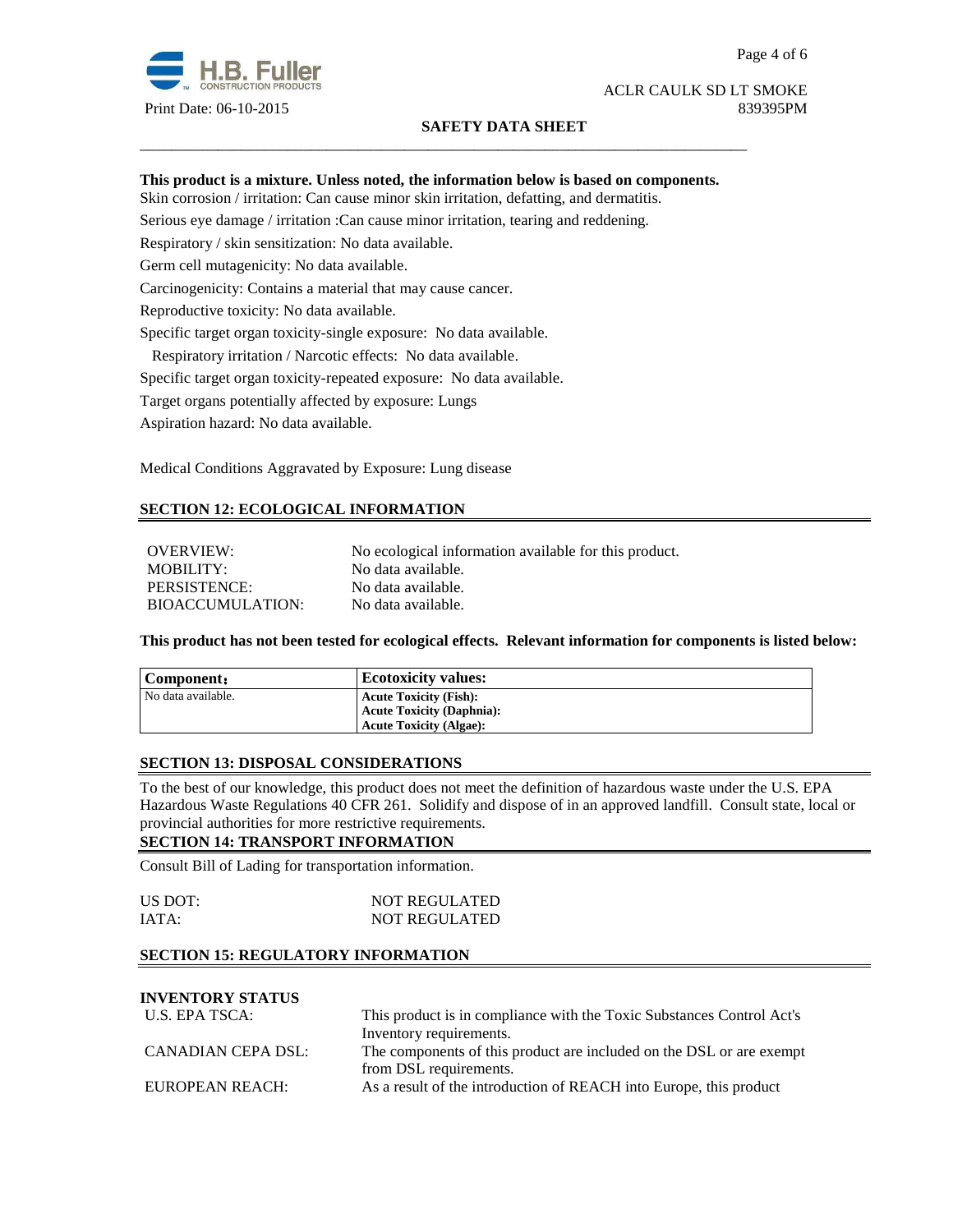

Page 5 of 6

#### ACLR CAULK SD LT SMOKE Print Date: 06-10-2015 839395PM

#### **SAFETY DATA SHEET**

\_\_\_\_\_\_\_\_\_\_\_\_\_\_\_\_\_\_\_\_\_\_\_\_\_\_\_\_\_\_\_\_\_\_\_\_\_\_\_\_\_\_\_\_\_\_\_\_\_\_\_\_\_\_\_\_\_\_\_\_\_\_\_\_\_\_\_\_\_\_\_\_\_\_\_\_\_\_ cannot be imported into Europe unless the REACH requirements are met.

AUSTRALIA AICS: This product is in compliance with the Australian Inventory of Chemical Substances requirements.

If you need more information about the inventory status of this product call 651-236-5858.

This product may contain chemical substances that are regulated for export by various government agencies (such as the Environmental Protection Agency, the Bureau of Industry and Security, or the Drug Enforcement Administration, among others). Before exporting this product from the USA or Canada, we recommend you contact us at reg.request@hbfuller.com to request an export review.

#### FEDERAL REPORTING

EPA SARA Title III Section 313

Unless listed below, this product does not contain toxic chemical(s) subject to the reporting requirements of section 313 of Title III of the Superfund Amendments and Reauthorization Act of 1986 (SARA) and 40 CFR part 372. EPA has advised that when a percentage range is listed the midpoint may be used to fulfill reporting obligations. **Chemical Name**  $\qquad \qquad$   $\qquad \qquad$   $\qquad \qquad$   $\qquad \qquad$   $\qquad \qquad$   $\qquad \qquad$   $\qquad \qquad$   $\qquad \qquad$   $\qquad \qquad$   $\qquad \qquad$   $\qquad \qquad$   $\qquad \qquad$   $\qquad \qquad$   $\qquad \qquad$   $\qquad \qquad$   $\qquad \qquad$   $\qquad \qquad$   $\qquad \qquad$   $\qquad \qquad$   $\qquad \qquad$   $\qquad \qquad$   $\qquad \qquad$   $\qquad \qquad$ 

#### STATE REPORTING

Proposition 65, The Safe Drinking Water and Toxic Enforcement Act of 1986:

Unless listed below, this product does not contain known levels of any chemical known to the State of California to cause cancer or reproductive harm.

| <b>Chemical Name/List</b> |                       | CAS        | Percent      |
|---------------------------|-----------------------|------------|--------------|
| Ouartz                    | (Carcinogen)          | 14808-60-7 | $10 - 30$    |
| Titanium dioxide          | (Carcinogen)          | 13463-67-7 | $0.01 - 0.1$ |
| Carbon black              | (Carcinogen)          | 1333-86-4  | $0.01 - 0.1$ |
| Ethyl acrylate            | (Carcinogen)          | 140-88-5   | $< 10$ ppm   |
| Methanol                  | (Developmental toxin) | $67-56-1$  | $< 10$ ppm   |

#### **Substances of Very High Concern (SVHC) Content:**

Unless listed below, this product does not contain SVHC's. tert-Octylphenol, ethoxylated

## **SECTION 16: OTHER INFORMATION**

SDS VERSION DATE: 05-29-2015

This Safety Data Sheet is prepared to comply with the United States Occupational Safety and Health Administration (OSHA) Hazard Communication Standard (29 CFR 1910.1200) and the Canadian Workplace Hazardous Materials Information System (WHMIS).

HMIS RATING: HEALTH -- 0 FLAMMABILITY -- 0 REACTIVITY -- 0 See SECTION 8: EXPOSURE CONTROLS/PERSONAL PROTECTION for personal protective equipment recommendations.

Prepared by: The Global Regulatory Department Phone: 651-236-5842

The information and recommendations set forth herein are believed to be accurate. Because some of the information is derived from information provided to H.B. Fuller Construction Products, Inc. from its suppliers, and because H.B. Fuller Construction Products, Inc. has no control over the conditions of handling and use, H.B. Fuller Construction Products, Inc. makes no warranty, expressed or implied, regarding the accuracy of the data or the results to be